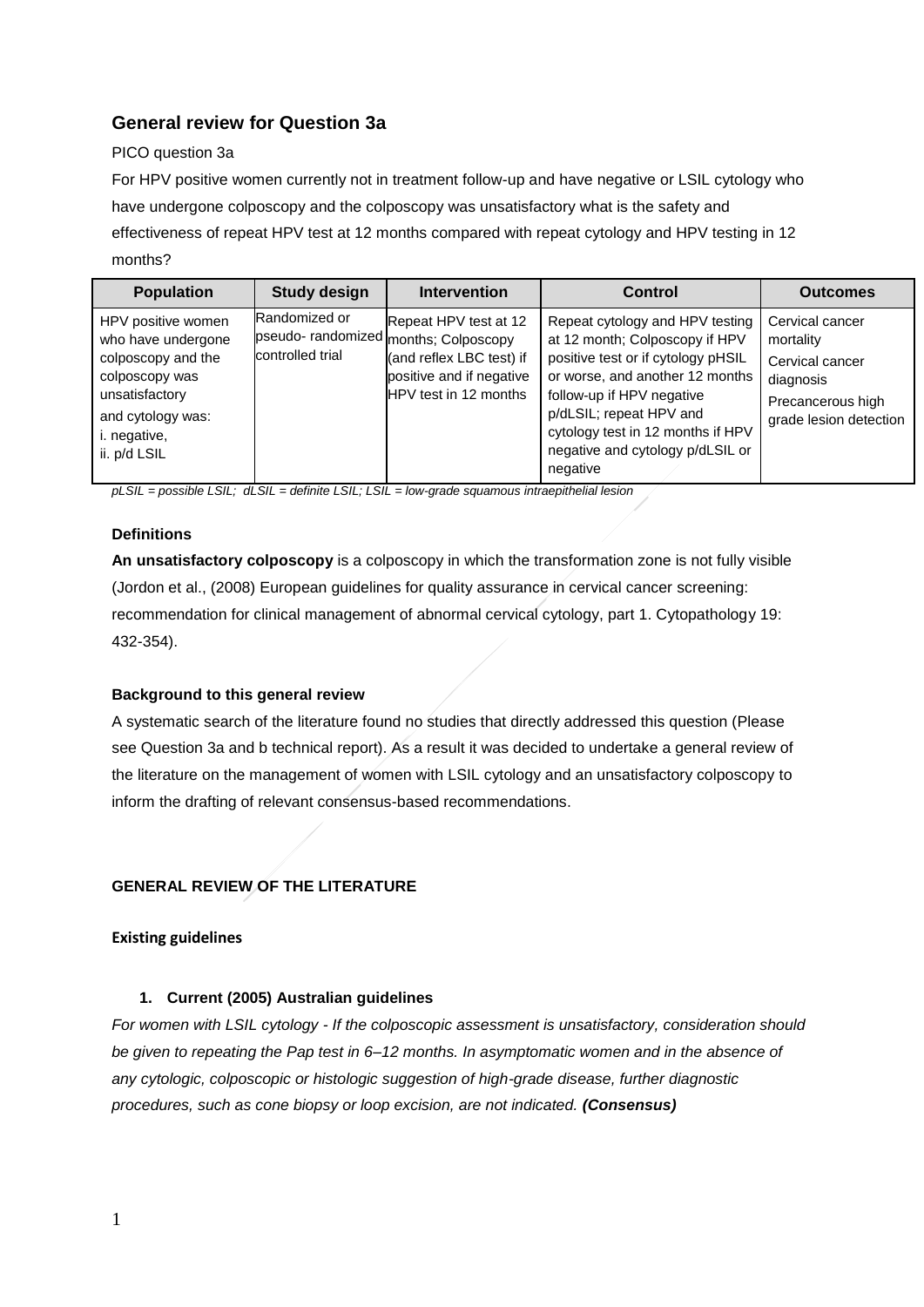**2. Other existing potentially relevant guidelines** 

| <b>Title</b>                                                                                                                    | <b>Organisation</b>                                                  | Evidence-based?                                                                                                | Recommendation                                                                                                                   |
|---------------------------------------------------------------------------------------------------------------------------------|----------------------------------------------------------------------|----------------------------------------------------------------------------------------------------------------|----------------------------------------------------------------------------------------------------------------------------------|
| 2012 Updated consensus guidelines<br>for the management of abnormal<br>cervical cancer screening tests and<br>cancer precursors | <b>American Society</b><br>for Colposcopy and<br>Cervical Pathology. | Consensus based<br>on literature<br>searches and<br>Kaiser<br>Permanente<br><b>Northern</b><br>California data | For women with ASC-US or LSIL<br>cytology endocervical sampling is<br>preferred for women with an<br>inadequate colposcopy (All) |

### **Search Strategy**

Medline, Premedline and Embase databases were searched from 2004 onwards for studies reporting outcomes for women with unsatisfactory or inadequate colposcopies. We examined these studies for any relevant data for women with normal cytology and HPV positive, or a possible or definite LSIL diagnosis on initial cytology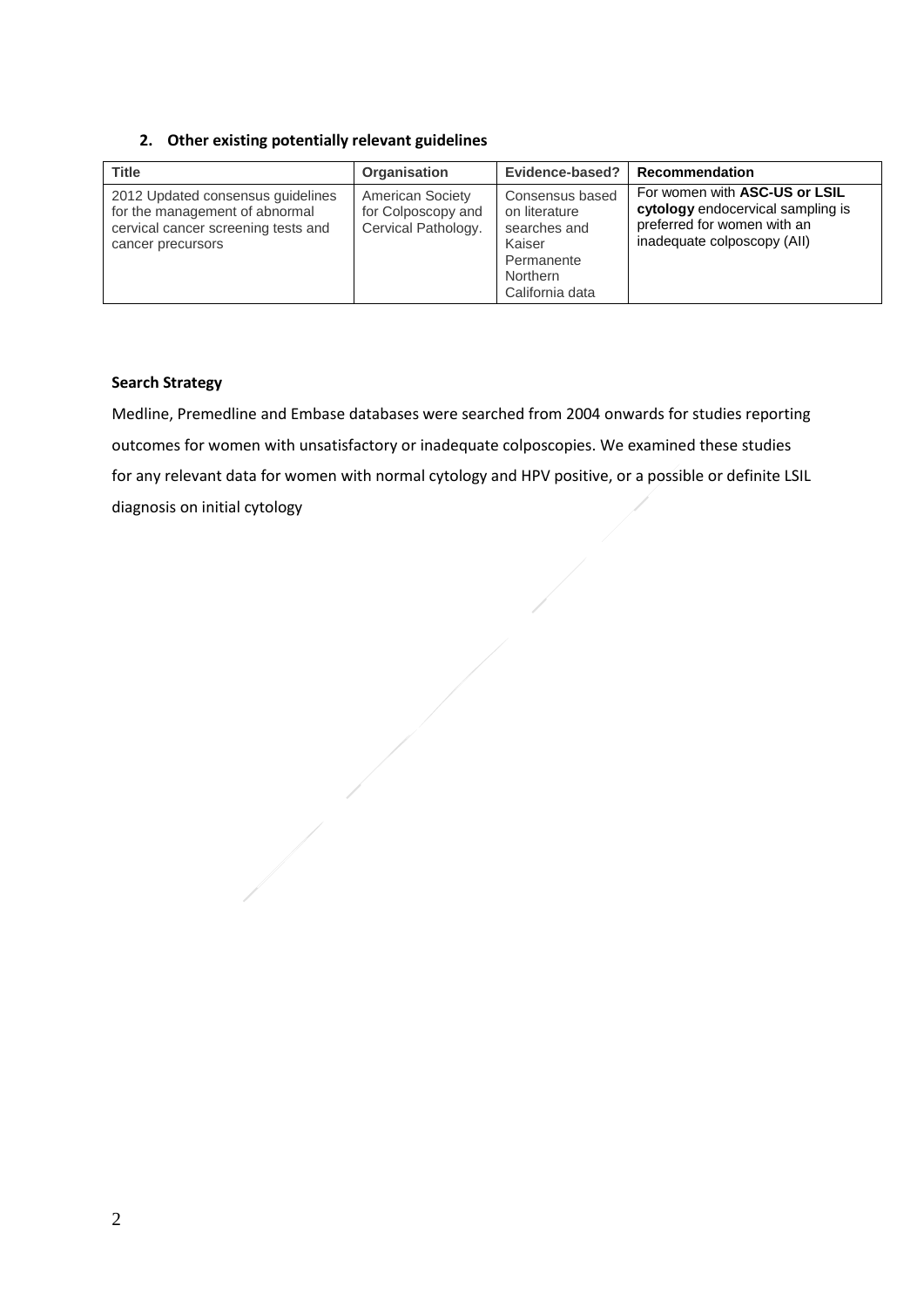# **Results**

**Question 3a:** Results for women with normal cytology and HPV positive, or a possible or definite LSIL

diagnosis on initial cytology

Longitudinal studies following-up women with p/dLSIL initial cytology and an unsatisfactory colposcopy– **No** 

#### **studies found**

Cross-sectional studies of women with p/dLSIL initial cytology and an unsatisfactory colposcopy – **3 studies**

#### **(Table 1)**

**Table 1:** Characteristics and results of studies of women with **p/dLSIL** initial cytology and an unsatisfactory colposcopy

| <b>Study</b>                           | <b>Study design</b>                            | <b>Population</b>                                                                                                                                                                                                                                                                                                                                                                                                                                             | <b>Results</b>                                                                                                                                                                                                                                                                                                                                                                                                                                                                                                                                                                                                                                                                                                                                                                                                          |  |  |  |
|----------------------------------------|------------------------------------------------|---------------------------------------------------------------------------------------------------------------------------------------------------------------------------------------------------------------------------------------------------------------------------------------------------------------------------------------------------------------------------------------------------------------------------------------------------------------|-------------------------------------------------------------------------------------------------------------------------------------------------------------------------------------------------------------------------------------------------------------------------------------------------------------------------------------------------------------------------------------------------------------------------------------------------------------------------------------------------------------------------------------------------------------------------------------------------------------------------------------------------------------------------------------------------------------------------------------------------------------------------------------------------------------------------|--|--|--|
| Women underwent endocervical curettage |                                                |                                                                                                                                                                                                                                                                                                                                                                                                                                                               |                                                                                                                                                                                                                                                                                                                                                                                                                                                                                                                                                                                                                                                                                                                                                                                                                         |  |  |  |
| Goksedef<br>2013<br>(Turkey)           | Retrospective<br>cohort<br>Cross-<br>sectional | Women with ASC-US (52.7%) or<br>LSIL cytology who underwent<br>colposcopy with endocervical<br>curettage between 2003 and 2011<br>$N = 846$ Median age = 42 years (21-<br>75 years)<br>and the colposcopy was<br>unsatisfactory (entire<br>squamocolumnar junction not visible)<br>$N = 427$<br>HPV status not reported<br>Endocervical curettage often<br>undertaken when transformation<br>zone or proximal extent of a lesion<br>not adequately visualised | Women with unsatisfactory colposcopy<br>$n = 427$<br>4.2% ( $n = 18$ ) diagnosed with CIN2+<br>lesions of the endocervical canal<br>8/18 endocervical canal CIN2+ lesions in<br>women who did not undergo cervical<br>biopsy or whose cervical biopsy was <<br>CIN <sub>2</sub><br>$0.5\%$ (n = 2) diagnosed with invasive<br>cancer of the endocervical canal<br>(both<br>women were CIN2+ on cervical biopsy)<br>Subgroup with <b>normal</b> colposcopy $n = 256$<br>1.2% ( $n = 3$ ) diagnosed with CIN2+<br>lesions of the endocervical canal<br>No endocervical canal cancers<br>diagnosed<br>Subgroup with <b>abnormal</b> colposcopy $n =$<br>171<br>8.8% ( $n = 15$ ) diagnosed with CIN2+<br>lesions of the endocervical canal<br>1.2% ( $n = 2$ ) diagnosed with invasive<br>cancer of the endocervical canal |  |  |  |
| Poomtavorn<br>2014<br>(Thailand)       | Retrospective<br>cohort<br>Cross-<br>sectional | Women with ASC-US (58.5%) or<br>LSIL cytology who underwent<br>colposcopy with endocervical<br>curettage between 2010 and 2012<br>$N = 260$<br>Mean age $=$ 37 years<br>and the colposcopy was<br>unsatisfactory (entire<br>squamocolumnar junction not visible<br>or visible lesion not seen in its<br>entirety)<br>$N = 118$<br>HPV status not reported<br>Reasons for endocervical curettage<br>not described - authors reported " in<br>selected cases"   | Women with unsatisfactory colposcopy<br>$n = 118$<br>15.3% ( $n = 18$ ) diagnosed with CIN2+<br>disease (all detected on biopsy, no<br>additional patients detected on curettage)<br>6/18 had endocervical as well as<br>ectocervical disease<br>No cervical cancers diagnosed by either<br>biopsy or curettage                                                                                                                                                                                                                                                                                                                                                                                                                                                                                                         |  |  |  |